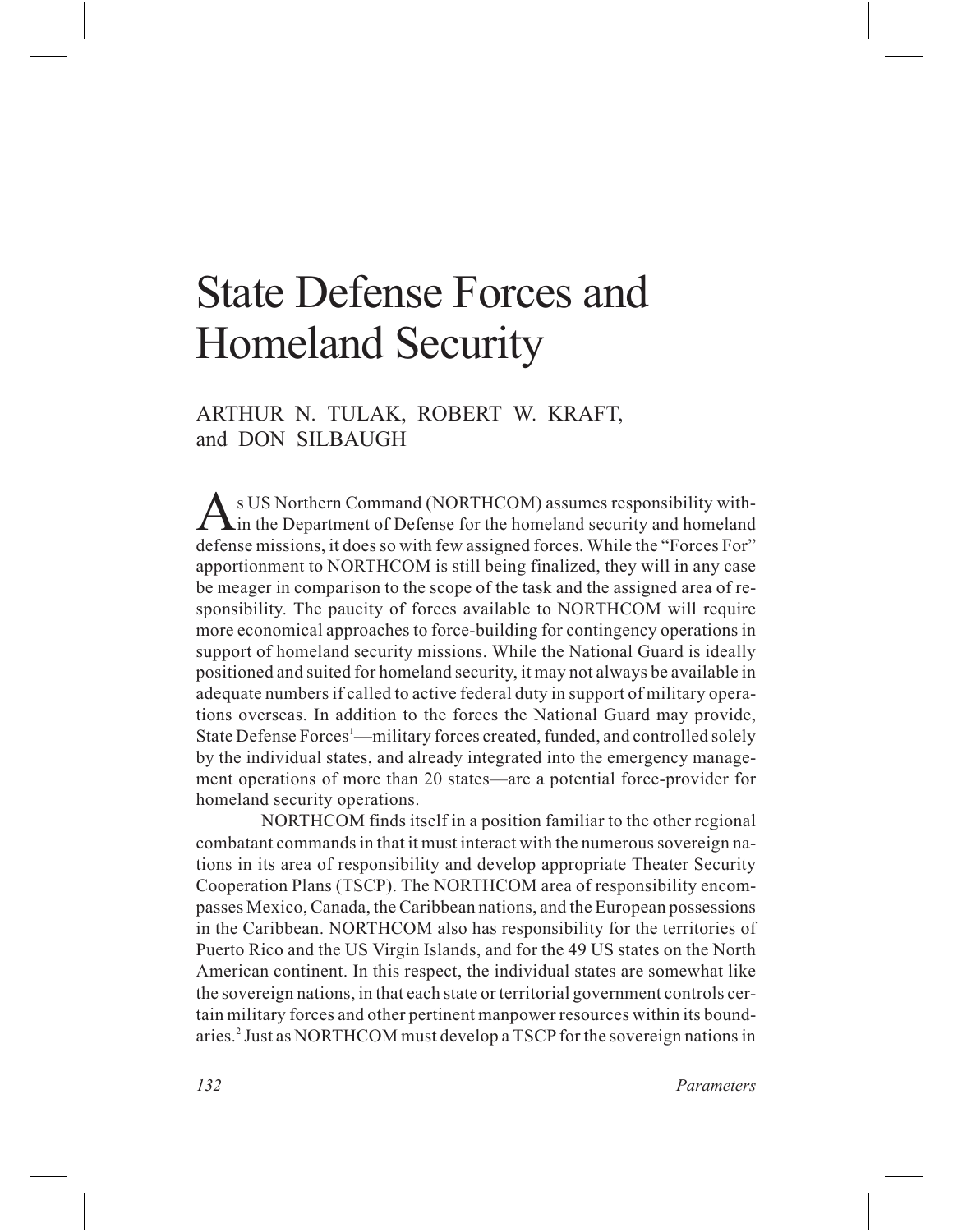its area of responsibility, so must it develop security cooperation plans for homeland security contingency operations with each of the US states and territories in its area.

Friendly forces available to NORTHCOM to conduct its homeland security mission—principally the National Guard elements—largely belong to the state governors, with the military components under the control of the state's Adjutant General  $(AG)$ .<sup>3</sup> In 28 states, the AGs are also the directors of the state's emergency management agency or directorate, with control over all emergency management components, both civilian and military.<sup>4</sup> Within the military departments of 23 states and the Territory of Puerto Rico are the additional State Defense Forces (SDFs), which, like the state or territorial National Guard, are under the command of the governor through the Adjutant General. Thus SDFs constitute a third tier of military forces (the first two are federal forces, both active and reserve, and the dual-status National Guard forces, which may be either under federal or state control).

State Defense Forces, controlled and funded by the state or territory, are composed of volunteers who are paid only when called to state active duty by the governor. Nearly half of the governors have standing SDFs, while all the remaining states have the authority to raise such forces. It is therefore important for the NORTHCOM staff to understand State Defense Force capabilities and limitations, and to keep in mind appropriate roles and missions for these forces as they work through the state AGs to develop contingency plans for the next terrorist attack or disaster. According to the United States Commission on National Security/21st Century, chaired by former Senators Gary Hart and Warren Rudman, such an attack is most likely to occur when the United States is involved in a conflict overseas, in which the National Guard units of a state may be employed, making the potential contributions of the State Defense Forces all the more significant.<sup>5</sup>

Lieutenant Colonel Arthur N. Tulak, USA, is assigned to the J-39 Information Operations Cell at Pacific Command Headquarters, Camp Smith, Hawaii. His previous assignment was as the Division Information Operations Officer for the 82d Airborne Division in Bagram, Afghanistan, and his earlier assignments included tours with the 87th, 8th, 27th, and 29th Infantry Regiments.

Lieutenant Commander Robert W. Kraft, USN, is the staff intelligence officer with Carrier Air Wing Seven. He was previously assigned overseas in consecutive joint billets as the Chief of Target Development/Information Operations Targeting, Headquarters USEUCOM, and the Operations Officer at Joint Intelligence Center, USPACOM, Japan.

Major Donley Silbaugh, USAF, is a Ballistic Missile Defense Plans & Policy Officer (J-5B) for US Strategic Command, Peterson Air Force Base, Colorado. His previous assignment was Chief, Space Control Stan/Eval for the 21st Operations Group at Peterson Air Force Base.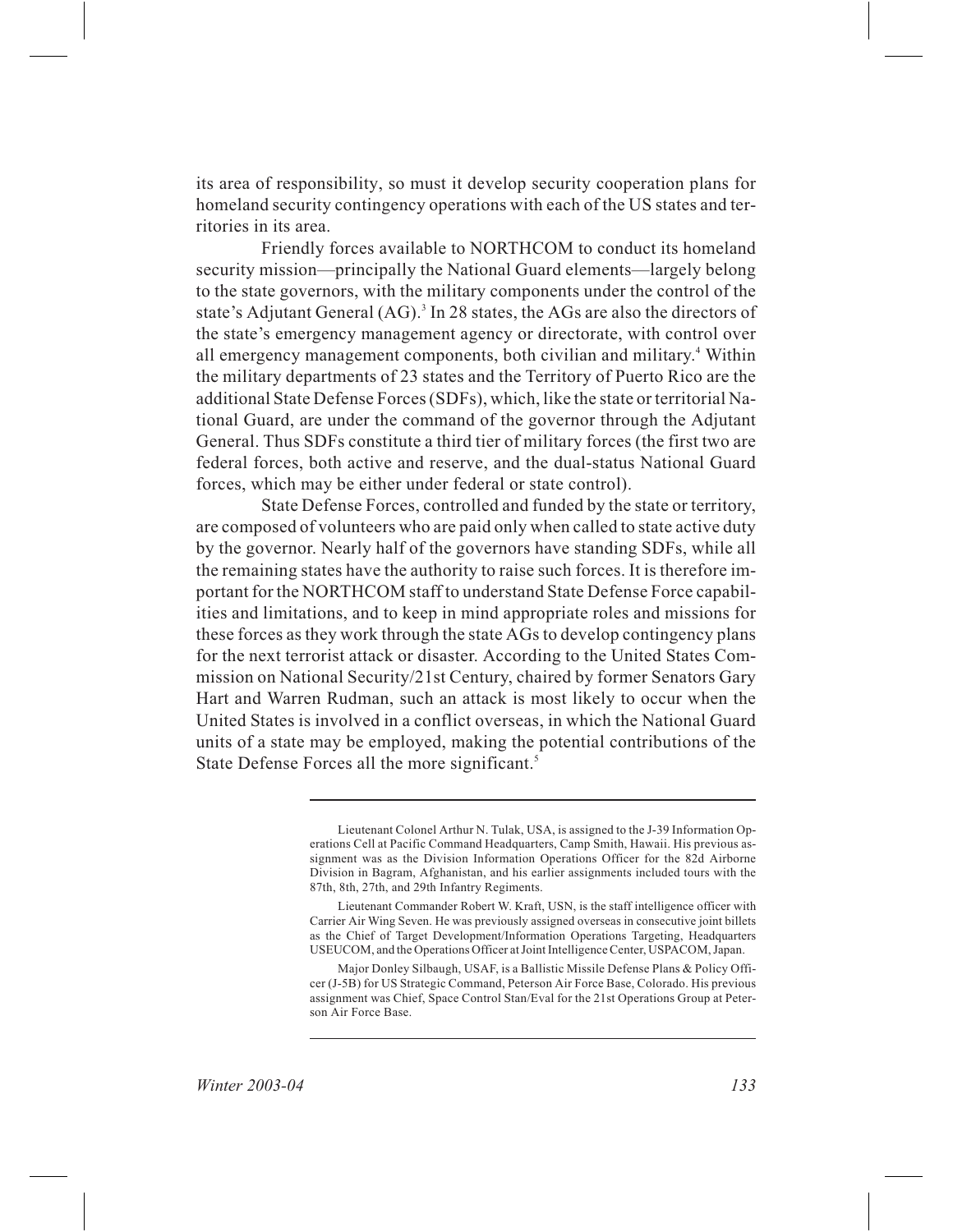State Defense Forces include both land and naval elements and are state-controlled military forces that may not be called to federal service. Five states—Alaska, New Jersey, New York, Ohio, and Wisconsin—have as part of their state military forces a State Naval Militia, similarly administered by their State Military Department.<sup>6</sup> SDFs vary in size, composition, assigned missions, and capabilities, but all share a responsibility to provide the state with capabilities to respond to disasters, both natural and man-made, including terrorist attacks or subversive acts.<sup>7</sup> SDFs can enhance homeland security effectiveness and should therefore be integrated into NORTHCOM's planning and preparation for homeland security operations.

Homeland security may be generally classified as preventive measures to deter attacks against the nation, and consequence and crisis management to deal with the aftermath of a terrorist or subversive attack.<sup>8</sup> SDFs can play an important role in enhancing the ability of the state through planning, coordination, and rehearsals during times of normalcy in order to bring effective organizations and their capabilities to bear in times of crisis.

### *Relying on States and Localities for Initial Response*

The national homeland security strategy assigns to the states and localities the "primary responsibility for funding, preparing, and operating the emergency services in the event of a terrorist attack."<sup>9</sup> In the wake of the 11 September 2001 attacks, General William F. Kernan, then Commander of Joint Forces Command, outlined the role of the military in homeland security and proposed an order of response to domestic emergencies "that starts with the first-responders, then the National Guard, and finally the reserves and active components."10 Unfortunately, the first-responder civilian forces under gubernatorial control are largely nonstandard from state to state, employ varying procedures, are organized according to the preferences of the local and state governments, and in most cases cannot communicate effectively intrastate, let alone interstate.<sup>11</sup> As the Hart-Rudman report notes, for example, "With few exceptions, first-responder commanders do not have access to secure radios, telephones, or video conferencing capabilities that can support communications with county, state, and federal emergency preparedness officials or National Guard leaders."<sup>12</sup>

The variances of local and state first-responder organizational structures, procedures, communications architectures, and interoperability levels across the nation will impose organizational limitations on NORTHCOM planners as they develop contingency plans for military support. Such variances will require the identification of technological and procedural bridges and capabilities within each state and territory that will enable command, control, and communications, and which will permit some degree of stan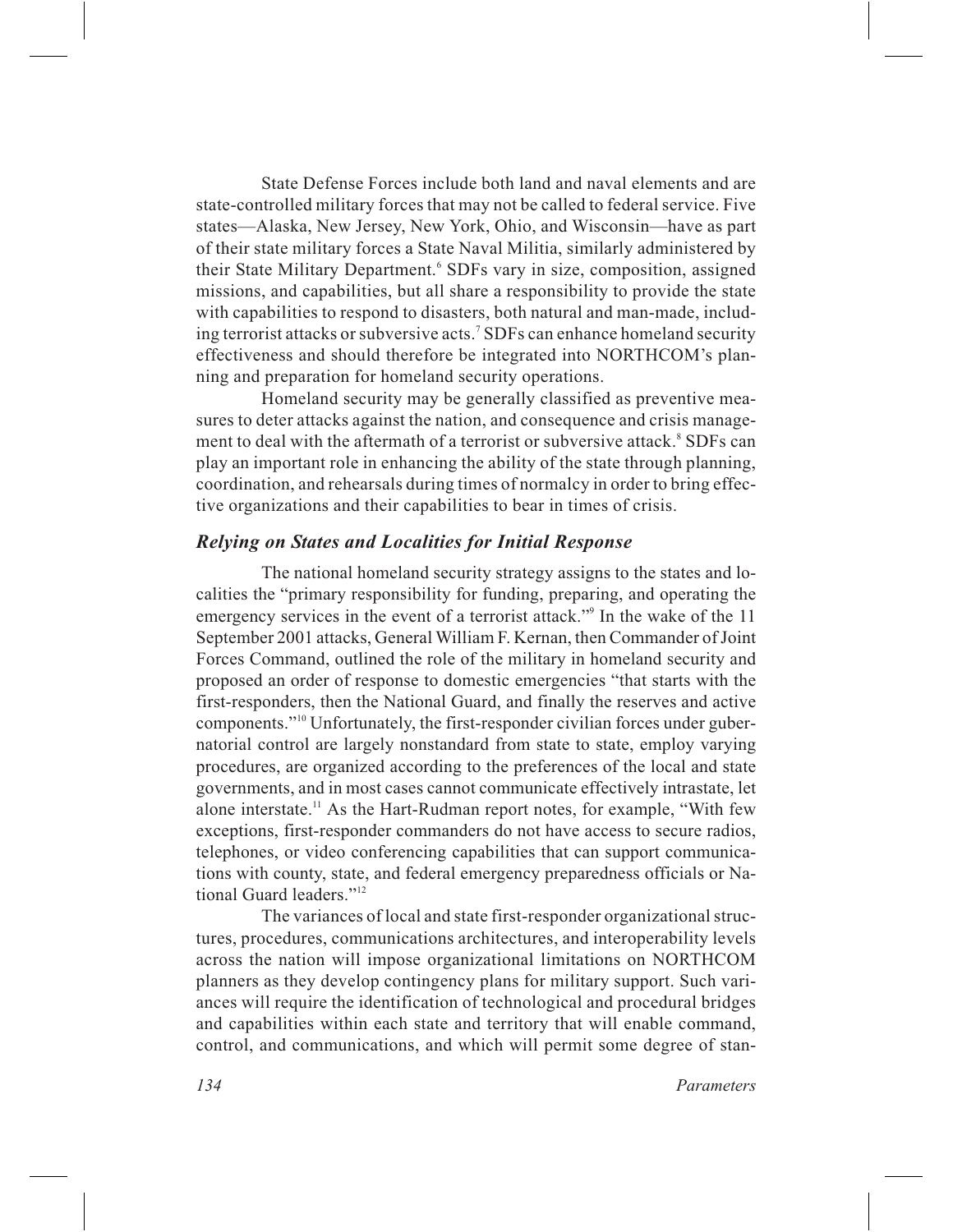*"Nearly half of the governors have standing SDFs, while all the remaining states have the authority to raise such forces."*

dardization in NORTHCOM plans for contingency support. The scale of planning required of NORTHCOM is significant considering that before the terrorist strikes on 9/11, only four states had contingency plans in place to respond to a significant terrorist attack.<sup>13</sup>

SDFs and the National Guard comprise the state military forces available to the governor in this order of response, following the municipal and county first-responders to the scene of an attack or disaster. SDFs represent a significant potential at the state level for providing trained personnel who can easily integrate with active and reserve component military forces in times of crisis, particularly since they share a similar culture, rank structure, organization, and regulatory procedures.<sup>14</sup> Since SDFs are not required to train for a combat role to support the Army or Navy, they can focus exclusively on homeland security tasks in support of their state or territorial governor—an option not available to the Air and Army National Guard forces, which must train for their combat roles in the event they are called into service for the nation. The law authorizing the states and any territory, as well as Washington, D.C., to form and maintain state military forces (Title 32, US Code, section 109[c]), specifies that such forces "may not be called, ordered, or drafted into the armed forces,"15 and as such remain under state or territorial control.

With the significant reduction in forces in the active components since the end of the Cold War, the nation is now markedly more reliant on reserve component forces to conduct operations abroad in fulfilling its foreign policy. Indeed, the increased reliance on reserve and National Guard forces dates back to the end of the Vietnam War, but has become more pronounced in the past decade. The National Guard is unique among these reserve component forces in that it may be considered a dual-apportioned force, that is, a force included in more than one combatant command, as these units have both state and federal missions. National Guard units are included in the war plans of every combatant command. Furthermore, National Guard units have been activated and deployed intact, up to the division level, to conduct peacekeep-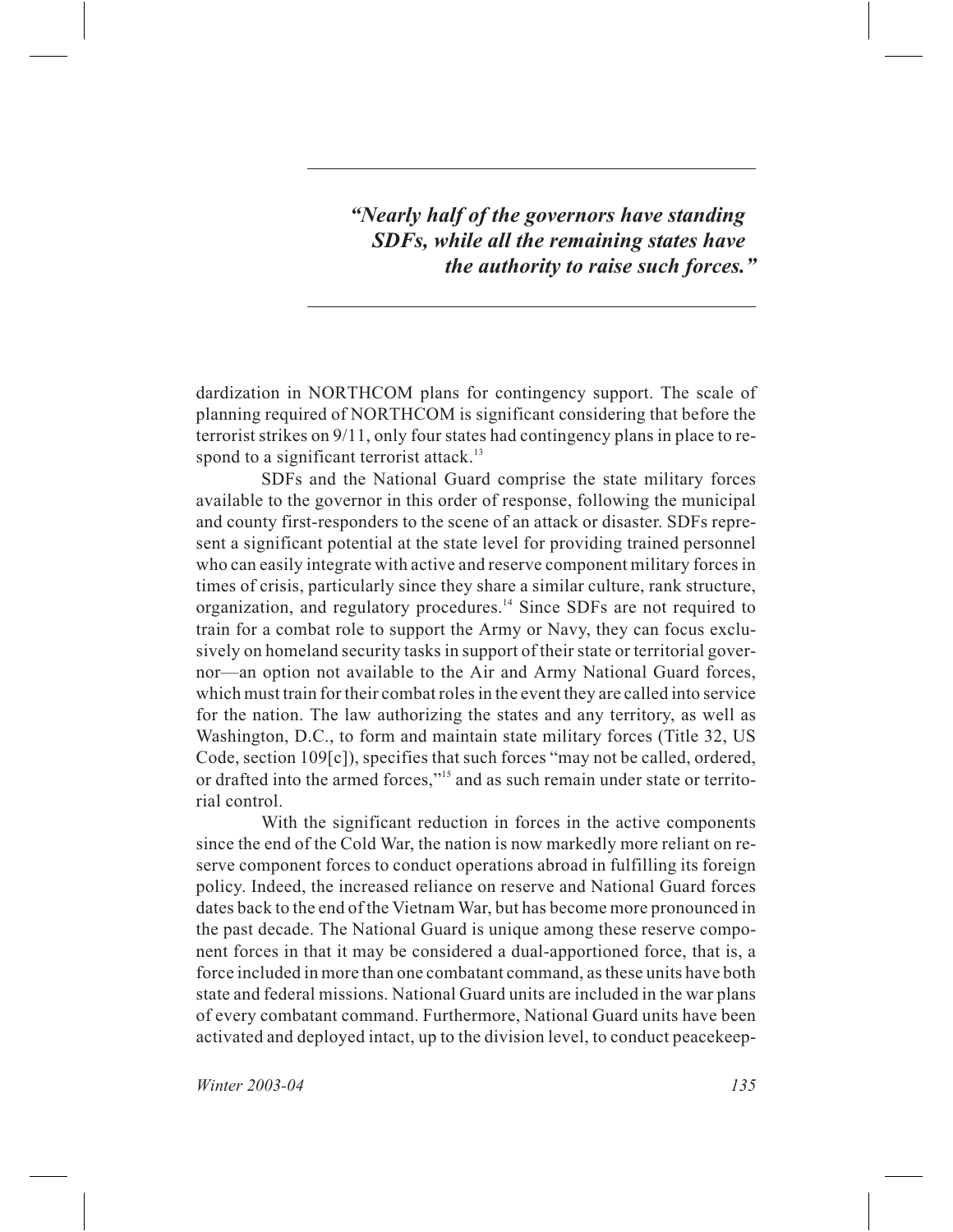ing operations as part of the Stabilization Force (SFOR) in Bosnia<sup>16</sup> and the Multinational Force and Observers (MFO) in the Sinai.

When the United States has to fight a major theater war, the reserve components have to be called up in substantial numbers just to fill the force requirements for that theater and to ensure preparedness to deal with a possible second front. That leaves the state governors with fewer options to deal with the consequence management aspects of natural disasters and terrorist attacks, and to provide the required response to increased levels of readiness necessitated by a change in the National Alert System. Additionally, the recent experience of state governments with reserve component mobilization shows that it significantly depletes the ranks of first-responders, since police, firefighters, and emergency service personnel are often members of the reserve forces.<sup>17</sup> Recognizing these challenges, the Advisory Panel to Assess Domestic Response Capabilities for Terrorism Involving Weapons of Mass Destruction, chaired by James Gilmore, recommended to the Secretary of Defense that NORTHCOM develop "plans across the full spectrum of potential activities to provide military support to civil authorities, *including circumstances when other national assets are fully engaged or otherwise unable to respond*, or when the mission requires additional or different military support."<sup>18</sup>

This change in the paradigm of how the nation has viewed its internal security situation militarily has resulted in a dramatic change of focus for the Department of Defense, which is studying intently the question of how to provide support to civil authorities to enhance their homeland security posture and capabilities while fighting the global war on terror abroad in multiple theaters of operations. This shift has also resulted in a change of mission for the State Defense Forces, which are now focusing more than ever on how to support the state to protect its citizens from threats to the homeland such as terrorism and weapons of mass destruction. Given the dual-apportioned character of the National Guard, some see the State Defense Forces as the ultimate guarantor to the states and territories to handle state-specific missions in the event the National Guard is federalized.<sup>19</sup>

# *Role of the Militia in Homeland Security*

As President Bush has pointed out, "The National Guard and reservists will be more involved in homeland security, confronting acts of terror and the disorder our enemies may try to create."<sup>20</sup> Recognition of the increased role of the militia—the National Guard and State Defense Forces—in homeland security was also clear in the reports of two advisory panels of experts convened to review preparations for homeland security, the Hart-Rudman Commission and the Gilmore Panel, both of which recommended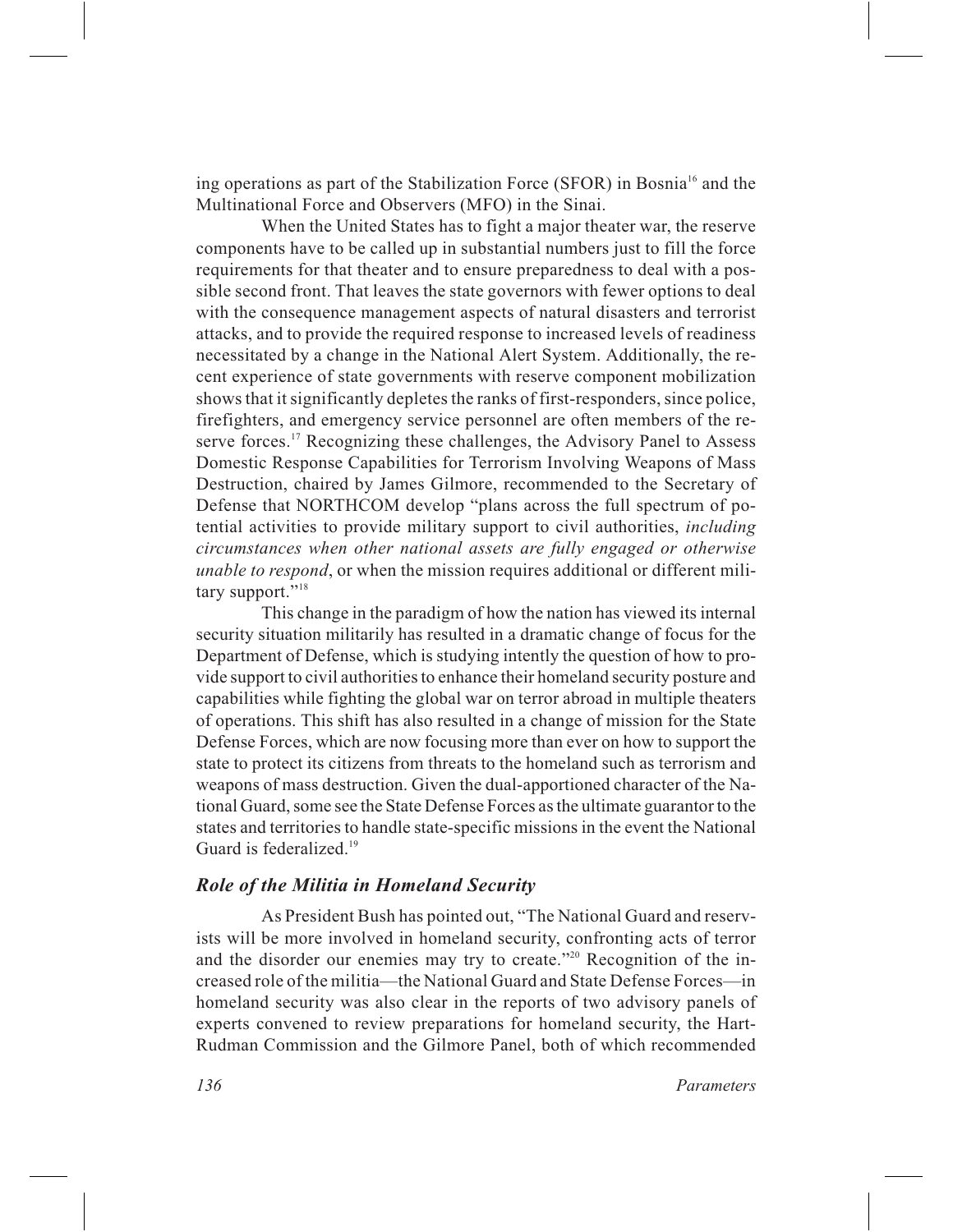that the National Guard take on homeland security as its primary mission and be reorganized, trained, and equipped for such tasks. The Gilmore Panel recommended further that certain National Guard units be designated, trained, and equipped for homeland security "as their exclusive missions."<sup>21</sup> Two private associations, the National Guard Association of the United States (NGAUS) and the Association of the United States Army (AUSA), both oppose this idea. The NGAUS argues that while National Guard units could perform homeland security roles, their primary purpose is to remain interoperable with the Army in order to be employed in regional contingencies, and their training and organization should reflect that purpose.<sup>22</sup> State Defense Forces, on the other hand, have no combat mission and may focus exclusively on homeland security.

Both the Hart-Rudman Commission and the Gilmore Panel argued that homeland security demands specialized training and recommended that the Secretary of Defense require units to undergo such training. Both panels noted that while the National Guard will comprise the bulk of forces provided to NORTHCOM in the event of a crisis, those forces "will most likely be trained for warfighting, not necessarily for homeland defense or civil support missions."23

State Defense Forces, on the other hand, encourage specialization in emergency management training for units and leaders. Many SDF personnel are certified for emergency management and planning through courses offered by the Federal Emergency Management Agency (FEMA) and its Emergency Management Institute.<sup>24</sup> The SDFs place great importance on this specialized skill set, and certification in emergency management training is often a prerequisite for duty in the state Emergency Operations Center and for promotion. The State Guard Association of the United States (SGAUS) offers a Military Emergency Management Specialist badge to SDF personnel who have completed this training, providing a national standard of competence.<sup>25</sup> Having such highly specialized and qualified personnel available to serve in the state Emergency Operations Center provides a vital procedural bridge between the military forces, local first-responders, and state and federal agencies responding to the crisis, as they can operate effectively in both military and civilian environments.

In the event of a crisis or terrorist attack, states and localities will respond with their available military and civilian assets in accordance with their emergency management plans. When circumstances pose military requirements that exceed the capabilities of the National Guard and State Defense Forces, the governor may appeal for federal assistance. The introduction of federal military forces does not require the federalization of the National Guard, unless the task is specifically a part of homeland defense, in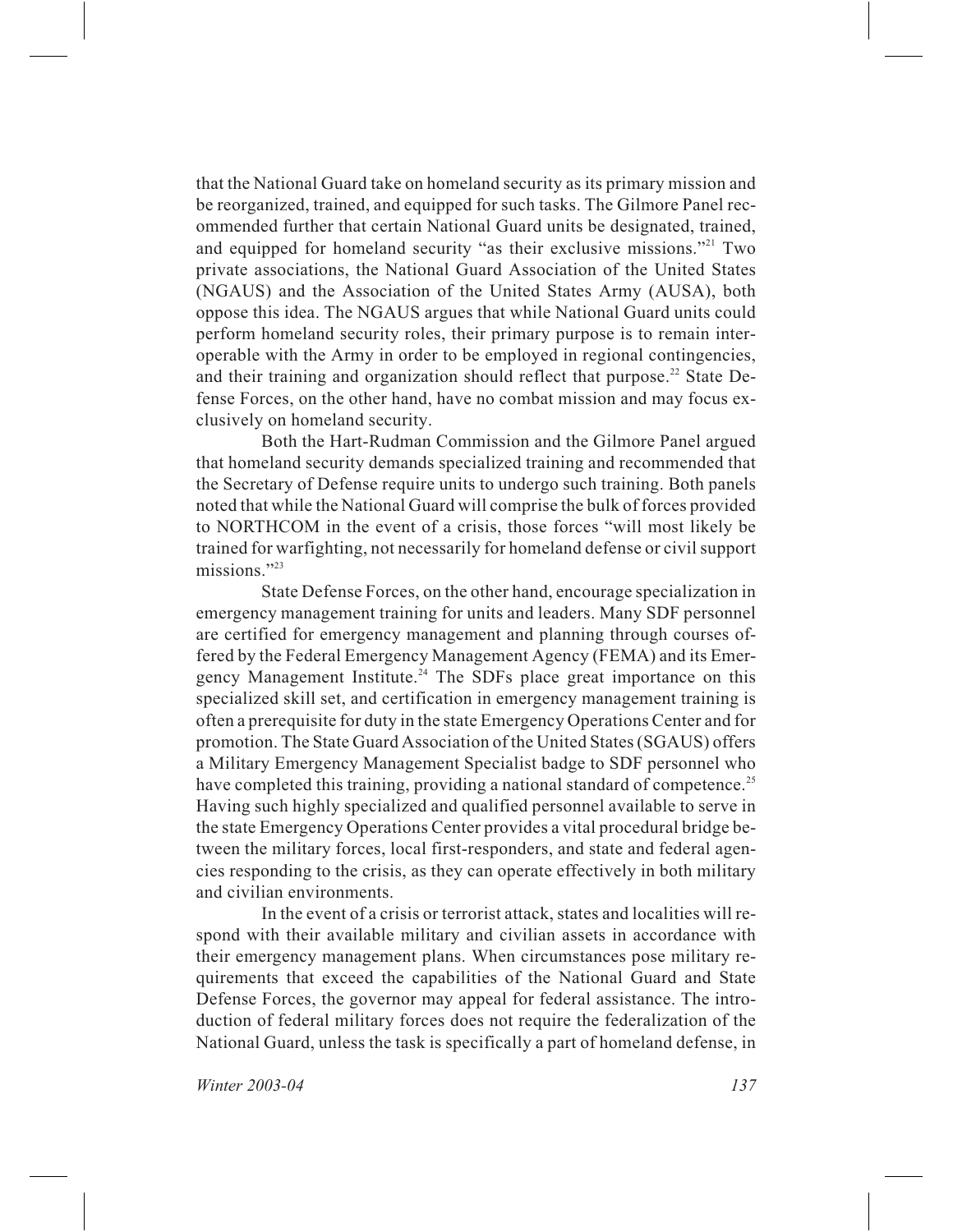*"The recent experience of state governments with reserve component mobilization shows that it significantly depletes the ranks of first-responders."*

which case these state military forces would be integrated into the military chain of command under Title 10 of US Code to defend against aggression. State Defense Forces, on the other hand, "may not be controlled or commanded by federal authorities, and missions are identified only by appropriate state officials, [i.e.] the State Adjutant General... [who] is not considered a federal authority."<sup>26</sup> The lead federal agencies for crisis management and consequence management are the Federal Bureau of Investigation and FEMA, respectively.<sup>27</sup> NORTHCOM will likely provide support to these lead federal civilian agencies through Joint Force Headquarters – Homeland Security (JFHQ HLS) or its subordinate Joint Task Force – Civil Support  $(JTF-CS).<sup>28</sup>$ 

If the emergency prompting the employment of state military forces is declared a disaster at the federal level, then state National Guard soldiers may transition from a state active duty status to a Title 32 status, which is federally funded, nonfederal duty status, to perform state duty. State Defense Forces would remain in state active duty status in any case. Only in the case of a declaration of martial law or in the execution of homeland defense operations against an aggressor would State Defense Forces conceivably be under the direct control of the federal military.<sup>29</sup>

As previously noted, the state Adjutant General is frequently the senior official in the state responsible for emergency management and will run the state Emergency Operations Center during a crisis, after a natural disaster, or in the aftermath of a terrorist attack. In those states where the AG is not the director of the state emergency management agency or directorate, he is often the governor's primary adviser for military emergency response.<sup>30</sup> Since the AGs and the state military headquarters (State Area Command, or STARC) do not mobilize for war, they should be viewed as available for the homeland security mission.<sup>31</sup> At the state level, the AGs have responsibility for consequence management preparations as part of the state's emergency response plan, and are responsible for "supporting community readiness exercises designed to test local planning and preparation."<sup>32</sup>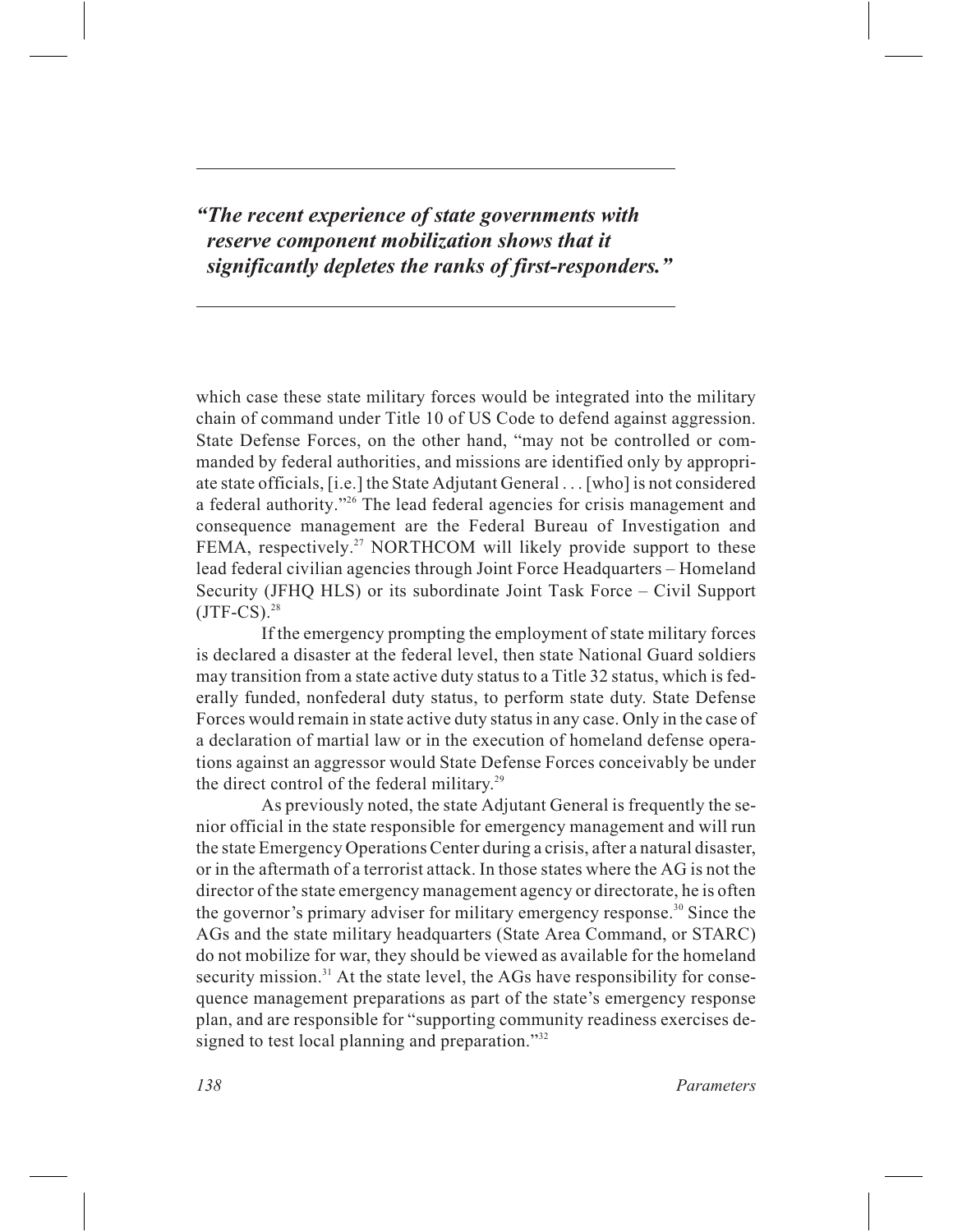During a crisis in which state military forces are employed, the AGs will command and control state military forces, and conduct operations through the STARC headquarters. Below the STARC are the unit armories and subordinate brigade headquarters distributed throughout the state or territory through which the Adjutant General extends his command and control to assigned National Guard and State Defense Force units. This ready-made command and control system in the STARC and supporting facilities available to the Adjutant General, as well as the unique federal/state status of the National Guard and the state status of the State Defense Forces, uniquely qualifies this structure to serve as NORTHCOM's primary force provider of military support to local first-responders and civilian authorities.<sup>33</sup>

State military forces under the control of the Adjutant General may assist neighboring states in responding to natural disasters and homeland security mission where bilateral agreements exist.<sup>34</sup> This is made possible through the national standardization of tactics, techniques, and procedures, as well as organizational culture, rank structure, and unit organization, all of which greatly facilitate effective integration with federal military units, as well as with state forces in other states.<sup>35</sup> The procedures, culture, and training of National Guard soldiers and units, to which the SDFs adhere, are common across the nation, and provide a framework for standardized models of command and control for NORTHCOM contingency planning at the state level.<sup>36</sup> Both the newly created Department of Homeland Security and NORTHCOM can work through the AGs to coordinate state contingency planning for homeland security missions employing state military forces.

Procedures for federal command and control of state military forces have evolved through such civil support operations as the support for the Olympic games in 1996 and 2002. In providing support to the 1996 Olympic games, the US Army (then designated as the DOD executive agent) used the First US Army as the controlling headquarters under which it formed a Response Task Force (RTF) headquarters. The RTF headquarters, which directed all military support operations, was "designed specifically to work with federal, state, and local civilian officials supporting the event."<sup>37</sup> In this operation, the Army operated with parallel chains of command for federal and state military forces.<sup>38</sup>

For the 2002 Olympic games in Salt Lake City, DOD formed the Combined Joint Task Force – Olympics (CJTF-O). To facilitate tactical direction of state military forces, a series of memorandums of agreement was completed between the various state AGs, CJTF-O, US Joint Forces Command, and the National Guard Bureau, which gave the CJTF-O Commander "tasking authority" over the Title 32 forces in his area of operations.<sup>39</sup> The memorandums of agreement developed with the AGs of 11 states for CJTF-O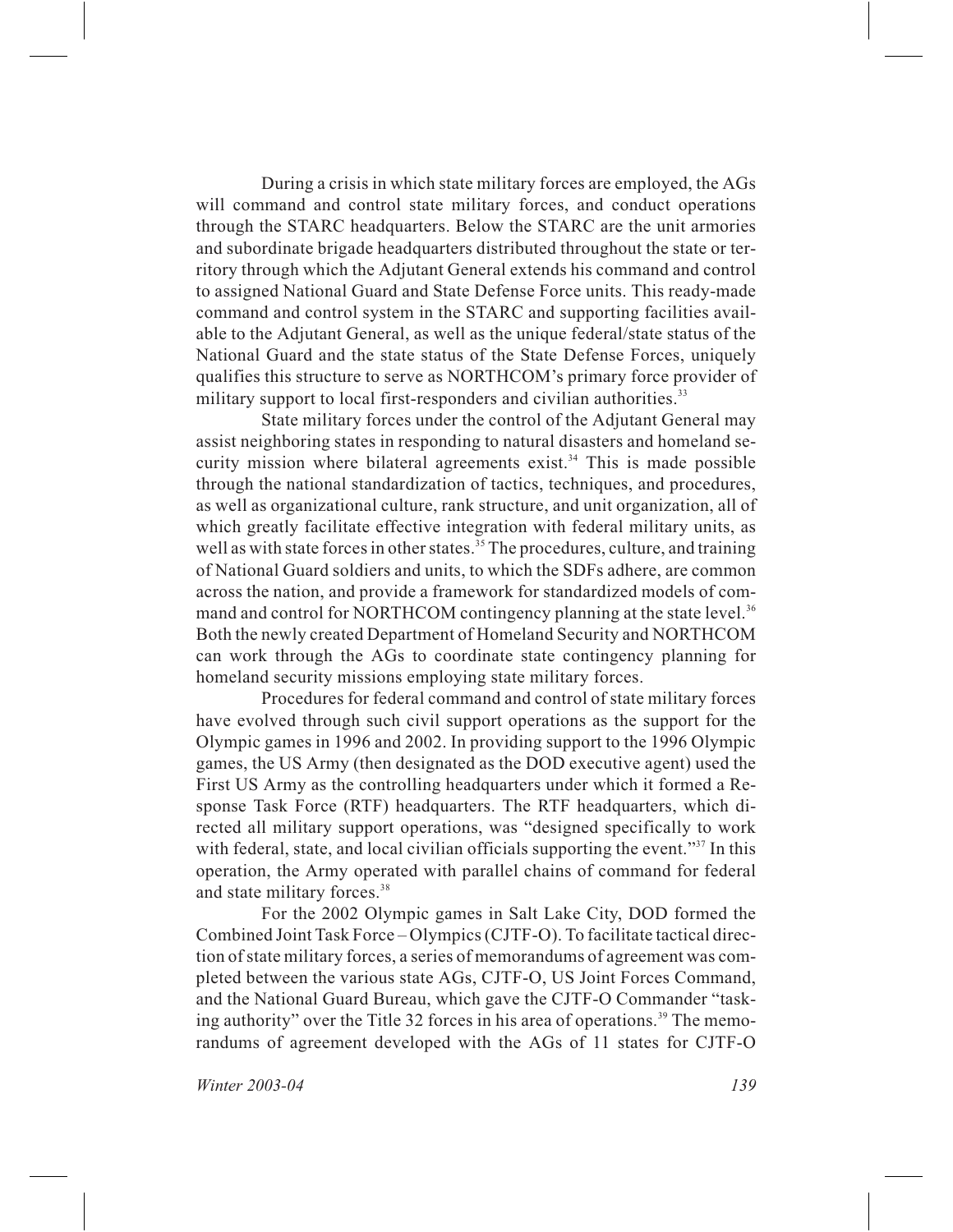*"SDFs represent a valuable additional component for homeland security and homeland defense contingency planning and operations."*

provide a solid model for homeland security contingency planning. NORTH-COM's JFHQ-HLS could employ this approach for using state military forces on state status under the tactical direction of a Title 10 Joint Task Force commander.40 Using this model would mean that NORTHCOM's JFHQ-HLS would not "command" the state's National Guard forces called to active duty by the governor, nor its SDFs. Rather, the result would be a combined organization achieving unity of effort via tasking authority through the state Adjutant General.

# *Expanding the Role of State Defense Forces*

SDFs participate in the planning and preparation for state responses to natural disasters and terrorist attacks, and they participate in joint and interagency exercises to be ready for such contingencies. Tasks supporting homeland security constitute the raison d'être for SDFs and drive the development of their mission-essential task list. Through their AGs, governors set State Defense Force missions and provide the resources needed to enable them to accomplish those missions.

The primary contributions SDFs offer to NORTHCOM lie in providing personnel specialized in emergency management to support contingency planning, preparation, and coordination, and to operate the command, control, and communications (C3) facilities set up in response to crises. SDF personnel man duty stations in the state Emergency Operations Centers and state Joint Operations Centers, and SDFs are capable of providing C3 facilities and headquarters in the field. Most SDFs provide manning at fixed C3 facilities, but some also have the ability to man mobile command posts.

Probably the ultimate example of the contributions in the arena of mobile C3 capabilities that SDFs can offer is found in the South Carolina State Guard, which operates the South Carolina Emergency Communications Vehicle (ECV). The ECV is a state-of-the-art vehicle which provides the technological bridges and communications—including satellite communications—to link together the various C3 systems used by the local firstresponder forces, state and federal emergency management agencies, and the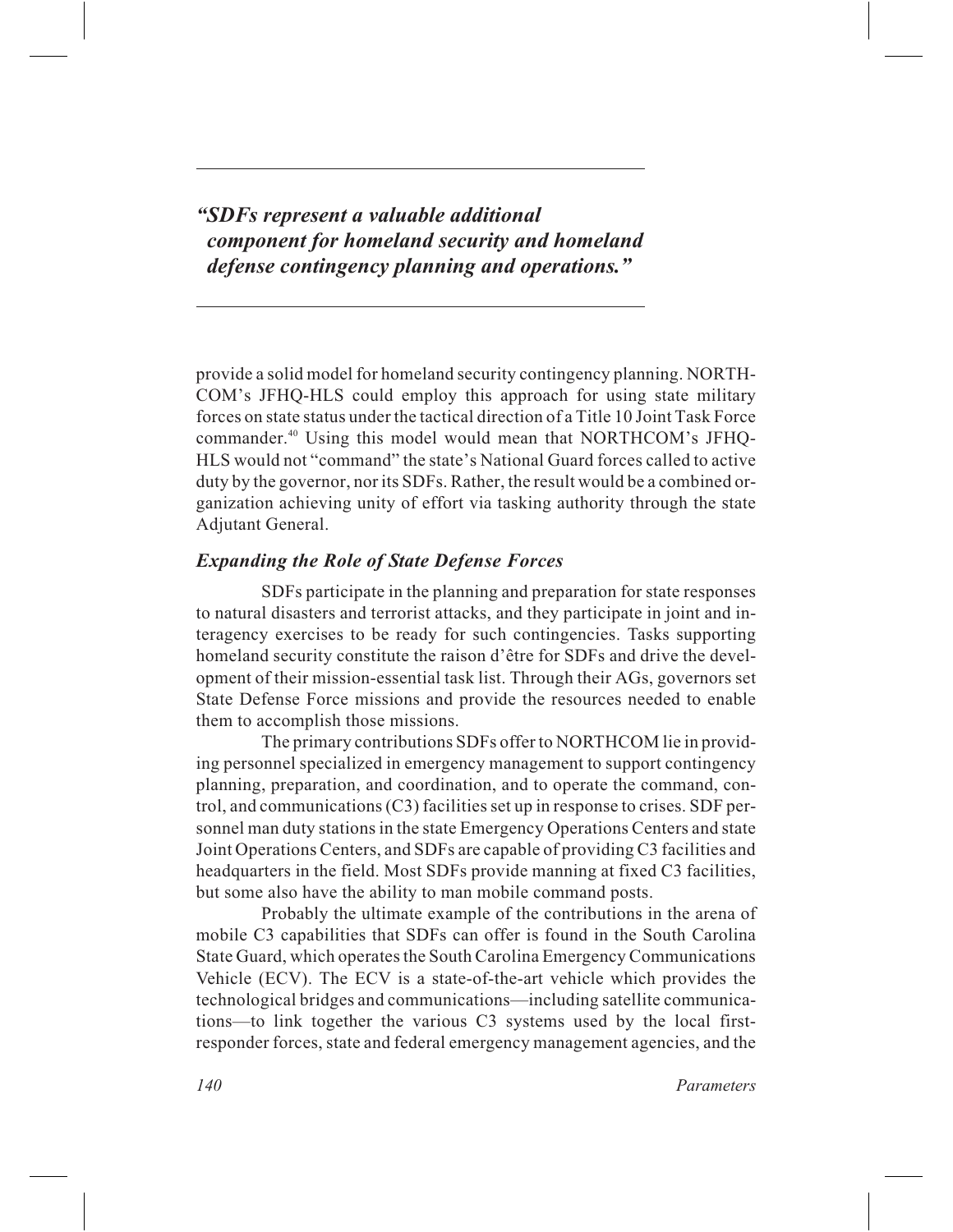military command post. The ECV provides short-term emergency telephone and radio dispatch capability in a forward disaster area.

SDFs have a long history of service to their states, including many recent examples relevant to today's threat conditions.<sup>41</sup> Over the past two decades, SDFs have been called to state active duty in support of several environmental disasters and terrorist attacks, including the following: the *Exxon Valdez* oil spill recovery operation in 1989 (Alaska Naval Militia); tornados in Tennessee in 1993 (Tennessee State Guard); the TWA Flight 800 crash into New York Harbor in 1996 (New York Guard and Naval Militia); winter storms that same year (New York Guard, Virginia State Defense Force, Oregon State Defense Force, and Maryland Defense Force); the 2001 terrorist attack on the World Trade Center (New York Guard, Naval Militia, and New Jersey Naval Militia); $42$  and as part of Operation Noble Eagle, the coastal patrol and maritime homeland security operation around the United States, including critical infrastructure protection of the Alaskan oil pipeline (Alaska State Defense Force).<sup>43</sup>

A superb example of how state military forces are already integrated into the consequence management aspects of homeland security in states where they serve can be seen in the actions of the New Jersey Naval Militia in response to the 2001 World Trade Center attack. After the terrorists struck, the New Jersey Naval Militia's Disaster Medical Assistance Team and Chaplain Corps were both mobilized at Staten Island, New York, to assist survivors and rescue workers in support of Task Force Respect, while other Naval Guardsman transported some of the evidence collected from Ground Zero to Manhattan's Chelsea Pier and Staten Island.<sup>44</sup> New Jersey Naval Militia also were activated to participate in Operation Noble Eagle, with the Naval Guardsmen taking on a multitude of tasks. They provided 24-hour staffing for the New Jersey National Guard's Joint Operations Center at Fort Dix, New Jersey; provided boat crews to support the rescue and recovery efforts in New York City with ferry services across the Hudson River; provided the waterborne security which allowed for the opening of the George Washington Bridge; relieved State Marine Police crews; and provided waterborne security for New Jersey's nuclear power plants. They also augmented the US Navy's waterborne security forces at US Naval Weapons Station Earle, where boats crewed by Naval Militia sailors performed picket boat duty to patrol the security zone, helping to protect US Navy and Coast Guard ships while munitions were being loaded.<sup>45</sup>

Our focus thus far has been on the land and naval components of State Defense Forces. Obviously, to conduct homeland security operations, a governor may also call to state duty the Air National Guard with its wide range of transport, reconnaissance, and fighter capabilities. However, like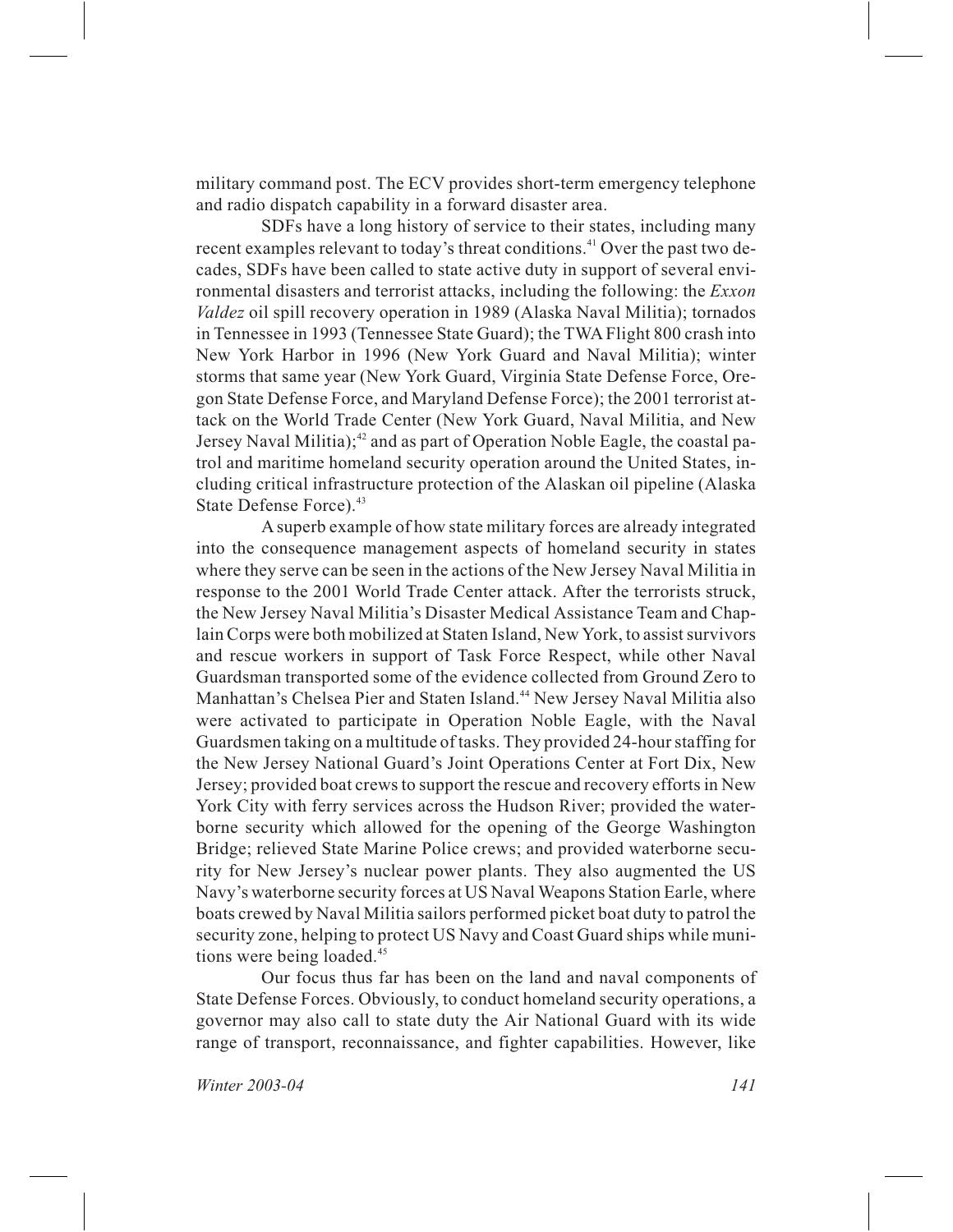their land component counterparts, units of the various state Air National Guards are earmarked for combat operations and are included in the war plans for the regional combatant commands. Consequently they may not be available to the states when needed. Alaska, New York, Texas, and Virginia have SDFs with air components,<sup>46</sup> but there are other aerial forces NORTHCOM can call upon for homeland security operations in the event that the Air National Guard forces are not available in times of crisis, and where the SDF lacks its own aviation component. NORTHCOM also can draw upon the resources of the Civil Air Patrol and, in some cases, the aviation elements of the US Coast Guard Auxiliary.

While not an organ of any state, the Civil Air Patrol, the congressionally designated civilian auxiliary to the US Air Force, is already integrated into state emergency management operations in each of the 50 states, Washington, D.C., and the territories of the Virgin Islands and Puerto Rico. The Civil Air Patrol "through its emergency services program, maintains the capability to meet requests of the Air Force and assist federal, state, and local agencies... [with] aircraft, vehicles, communications equipment, and a force of trained volunteers for response to natural and man-made disasters or national emergencies."47 Among the missions the Civil Air Patrol can perform in support of homeland security is the task to "man designated positions at state and local communications and emergency operations centers."48 This means that NORTHCOM will likely encounter Civil Air Patrol personnel at the various state Emergency Operations Centers during crisis response operations. Accordingly, the Civil Air Patrol and its capabilities should be considered as one of the aviation components available to NORTHCOM as it works with states to develop contingency plans for homeland security contingencies.

## *Conclusion*

State Defense Forces are already integrated at the state level in the emergency management and consequence management plans of the several states and territories that maintain such forces. Given the dual-apportioned character of the National Guard to fulfill both its federal mission in support of the National Military Strategy and its state missions of civil support and disaster assistance, SDFs represent a valuable additional component for homeland security and homeland defense contingency planning and operations. State Defense Forces can provide a pool of specially trained personnel to assist in homeland security planning and command and control. State Defense Forces can provide key technological and procedural bridges to link NORTHCOM to local first-responders and state and federal agencies during

*142 Parameters*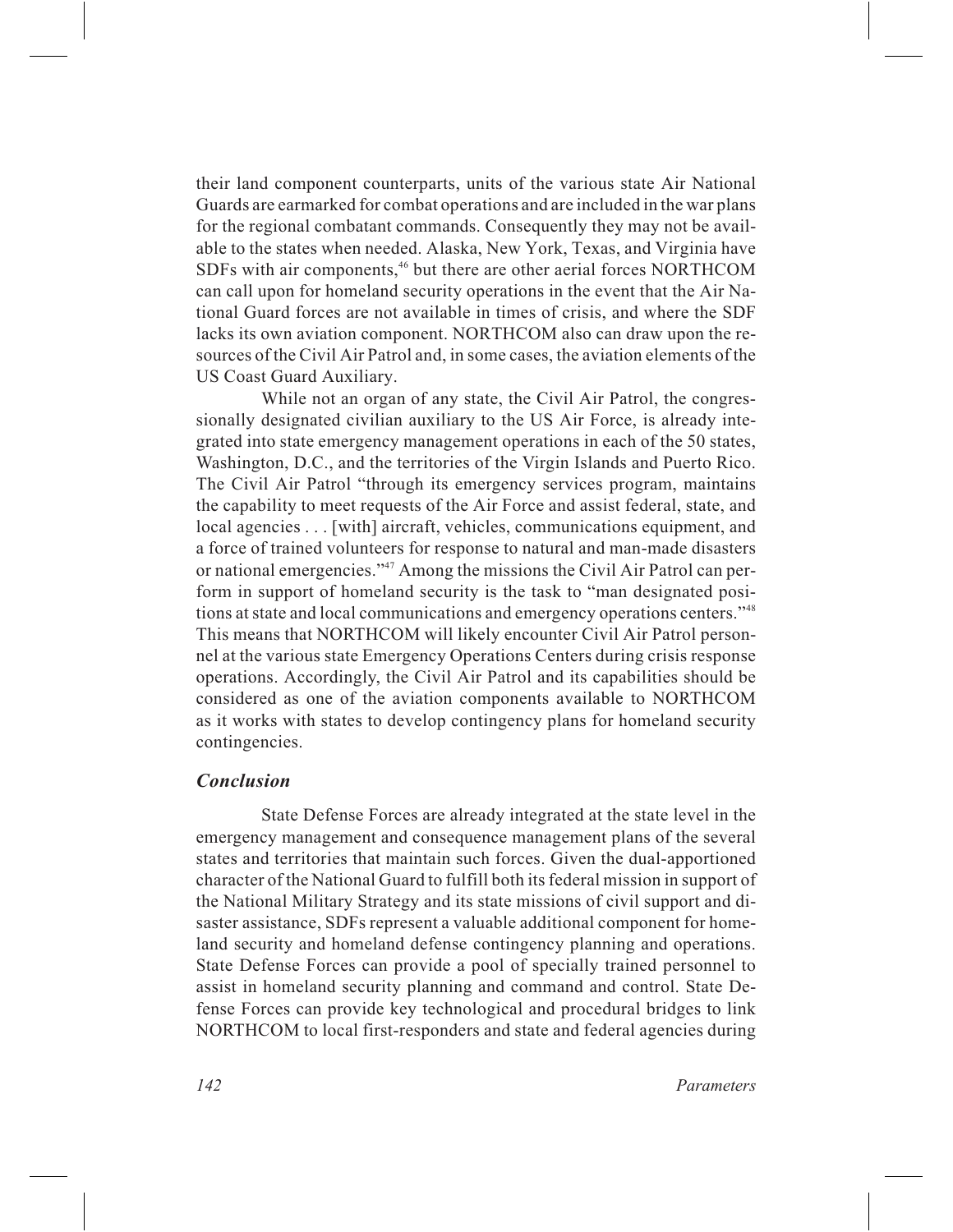operations. As NORTHCOM continues to develop its operating picture and establish contacts and working arrangements with the State Area Commands and AGs, it will find itself working with State Defense Force personnel. Since NORTHCOM will be looking to the states and territories for first-responders and initial forces, it is important that its planning staff consider State Defense Forces and integrate them into contingency planning for regional and state responses for homeland security. NORTHCOM should ensure that future contingency planning efforts for homeland security operations fully incorporate the valuable capabilities that State Defense Forces can provide.

#### **NOTES**

1. State Defense Force is a generic term. The actual title is the prerogative of the individual state. See National Guard Regulation 10-4, *Organizations and Functions: State Defense Forces, National Guard Bureau, and State National Guard Interaction* (Washington: US Department of the Army, 21 September 1987), p. 2. SDFs also have been described as "Home Guards" and "Home Defense Forces" and, depending on the state, are officially known as National Guard Reserves, State Military Reserves, State Guards, State Military Forces, Militia, and Naval Militia. The term Home Guard was used in reference to the organized State Defense Forces of several states during World War I, many of which had the term in their official name. See Barry M. Stentiford, *The American Home Guard: The State Militia in the Twentieth Century* (College Station: Texas A&M Univ. Press, 2002), p. xi. The term also was used to describe the organized auxiliary "Local Defence Volunteers," established in May 1940 and employed for the defense of Great Britain during World War II. Today, the term is used only for purposes of comparison of present-day SDFs to their earlier American manifestations and foreign counterparts. See George J. Stein, "State Defense Forces: The Missing Link in National Security," *Military Review*, 64 (September 1984), 3-4. A list of SDFs includes the following:

Alabama State Defense Force, http://www.alsdf.org Alaska State Defense Force, http://www.ak-prepared.com/asdf California State Military Reserve, http://www.militarymuseum.org/CASMR.html Connecticut State Militia, http://www.ct.ngb.army.mil/militia/militia.asp Florida State Defense Force, http://www.floridaguard.bravepages.com/ Georgia State Defense Force, http://www.dod.state.ga.us/SDF/ Indiana Guard Reserve, http://go.to/igr Louisiana State Guard Maryland Defense Force, http://www.mddefenseforce.org/ Massachusetts Military Reserve Michigan Emergency Volunteers Mississippi State Guard, http://groups.msn.com/MississippiStateGuard/ New Jersey Naval Militia, http://www.njnavy.com/; and New Jersey Army State Guard New Mexico State Defense Force New York Guard and New York Naval Militia, http://www.dmna.state.ny.us/ North Carolina State Guard, http://www.microsupportltd.com/ncsga/toc.htm Ohio Military Reserve, http://www.ohio.gov/ohmr/; Ohio Naval Militia, http://www.sgaus.org/hist\_onm.htm Oregon State Defense Force, http://www.mil.state.or.us/SDF/index.html Pennsylvania State Military Reserve, http://www.navpoint.com/~pasmr/ Puerto Rico State Guard South Carolina State Guard, http://www.scsg.org/ Tennessee State Guard, http://home.att.net/~dcannon.tenn/TNSG.html Texas State Guard, http://www.agd.state.tx.us/agdmain/state/stateindexframe.htm Virginia Defense Force, http://www.virginiadefenseforce.org/home Washington State Guard, http://www.washingtonguard.com/State\_Guard/ 2. The White House, *Unified Command Plan* (Unclassified, Secret Appendix Detached), 30 April 2002, with Change 1, 30 July 2002, p. 7.

3. In Rhode Island and the District of Columbia, the position is known as the "Commanding General," but has the same functions.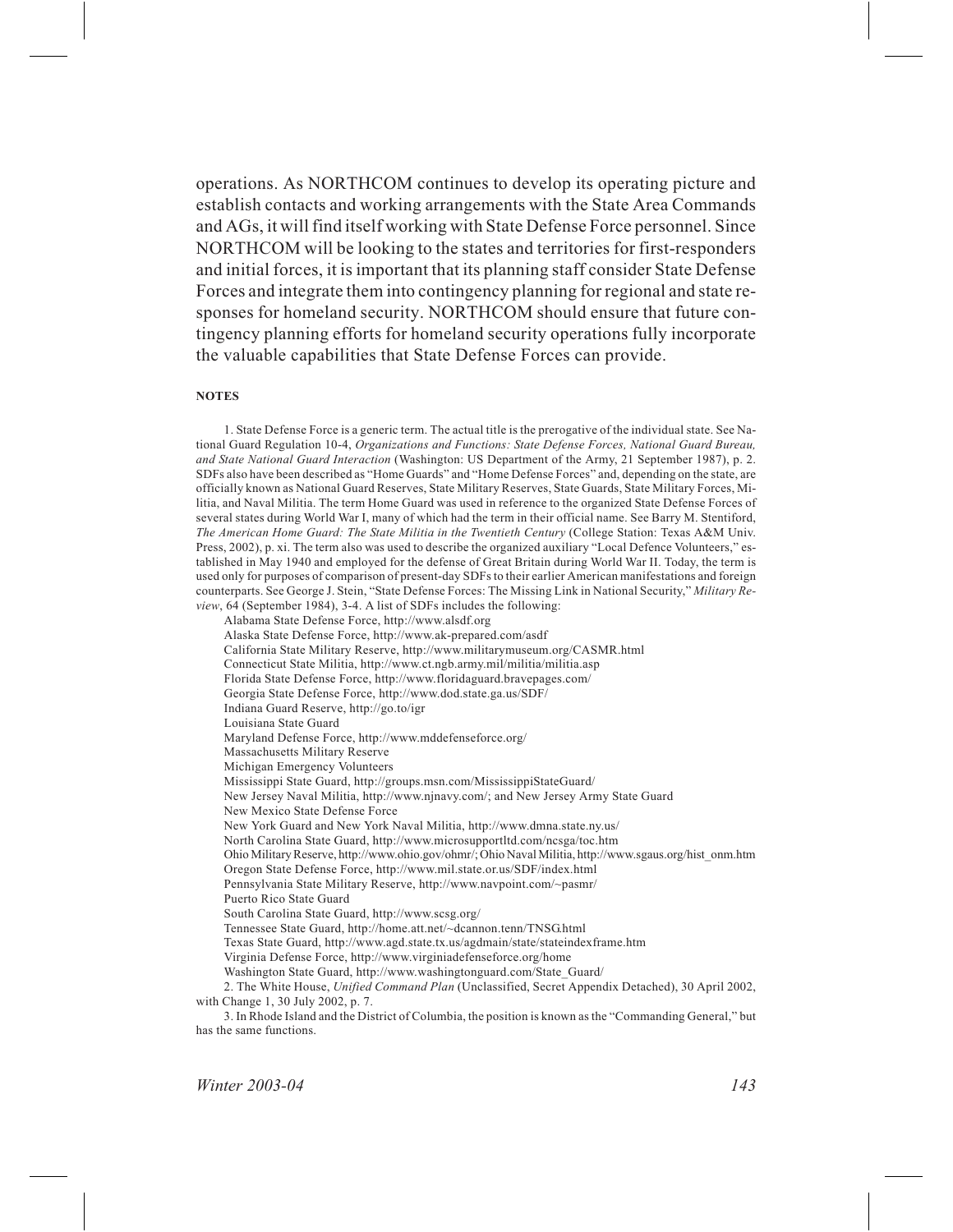4. Michael Doubler, "Guarding The Homeland: The Army National Guard and Homeland Security," A Role of American Military Power Monograph, Association of the United States Army, Arlington, Va., December 2002, p. 31. See also Bruce M. Lawlor, "Military Support of Civil Authorities—A New Focus for a New Millennium," p. 6, http://www.homelandsecurity.org/journal/articles/Lawlor.htm.

5. The United States Commission on National Security/21st Century, Gary Hart and Warren Rudman Co-Chairmen, *Road Map for National Security: Imperative for Change* (Washington: GPO, 31 January 2001), p. 25, hereinafter cited as the Hart-Rudman Report.

6. California also has established a Naval Militia, but has not yet manned the organization. For a history and descriptions of naval militia forces, see W. D. McGlasson, "Naval Militia," in *National Guard Magazine*, November 1984, pp. 12-14, 39. For recent examples of naval militia, see Naval Mobile Construction Battalion Twenty-Seven (NMCB 27), "NMCB 27 Hosts Naval Reserve Center Conference at Naval Air Station Brunswick," http://www.seabee.navy.mil/nmcb27/news\_01-03\_hosts\_naval\_reserve\_cent.htm.

7. SDFs vary widely in size. The smallest is Michigan's, which is currently under reorganization and has a cadre of 15 members, while New York and Puerto Rico have very large SDFs, the latter having over 1,500 members. See Roger Brown, William Fedorochko, and J. Schank, RAND Research Report MR-557-OSD, "Assessing the State and Federal Missions of the National Guard," study sponsored by the Office of the Assistant Secretary of Defense for Reserve Affairs and available at http://www.rand.org.

8. Homeland security and homeland defense are defined in a memorandum from General Richard B. Myers, Subject: "Terms of Reference for Establishing NORTHCOM," Office of the Chairman of the Joint Chiefs of Staff, not dated, as follows. Homeland security is: "The preparation for, prevention of, deterrence of, preemption of, defense against, and response to threats and aggression directed towards US territory, sovereignty, domestic population, and infrastructure; as well as crisis management, consequence management, and other domestic civil support." Homeland defense is: "The protection of US territory, sovereignty, domestic population, and critical infrastructure against external threats and aggression."

State Defense Forces are defined as follows in the National Guard Bureau Fact Sheet, "National Guard and Militias," at http://www.ngb.army.mil/downloads/fact\_sheets/doc/militias\_word.doc: "The State Defense Force is a form of militia and is authorized to the states by federal statute (Title 32 U.S. § 109). State Defense Forces are not entities of the federal government. They are organized, equipped, trained, employed and funded according to state laws and are under the exclusive jurisdiction of the governor. Should the National Guard be mobilized for war, specialized operations such as humanitarian or peacekeeping missions or called into federal service during national emergencies, the State Defense Force will assume the National Guard's mission for the state's security." SDFs, along with the state National Guard, comprise the state militia, but unlike the National Guard, cannot be federalized and remain under state control.

9. The White House, Office of Homeland Security, *National Strategy for Homeland Security* (Washington: GPO, July 2002), p. viii.

10. See John R. Brinkerhoff, "The Changing of the Guard: Evolutionary Alternatives for America's National Guard," *Journal of Homeland Security,* May 2002, http://www.homelandsecurity.org/journal/articles/ Brinkerhoff\_guard.html. Brinkerhoff, p. 5, cites General William F. Kernan, address to the Fletcher Conference, "The Military's Role in Homeland Security," 15 November 2001, Defenselink, JFCOM website.

11. "First-responders" are primarily local organizations, such as law enforcement, emergency medical personnel, fire departments, and emergency crews from the transportation and communications industries. See Don Edwards and Richard Dunn, "The National Guard's Enhanced Role in Homeland Security," *Journal of Homeland Security*, March 2001, http://www.homelandsecurity.org/journal/articles/Edwards\_Dunn.htm.

12. Hart-Rudman Report, p. 14.

13. Phil Bossert, "Improving the Effectiveness of First Responders in Homeland Security," research report, Air War College, Air University, Maxwell Air Force Base, Alabama, November 2002.

14. All SDFs are under the purview of the National Guard Bureau, which is the designated executive agent within the Defense Department for providing administrative, procedural, and organizational guidance to the SDFs through the states' Adjutants General.

15. Excerpts from the US Code are accessible at the website of the Virginia State Defense Force, http://leg1.state.va.us/cgi-binlegp504.exe?000+cod+44-1.

16. Most recently, the 28th Infantry Division from Pennsylvania sent 3,100 soldiers on 16 September 2002, and is currently providing the bulk of US forces for this operation. See Doubler, p. 26.

17. Faye Flore, "Showdown With Iraq: Buildup Strains Public Safety; As the Pentagon Deploys More Reservists Overseas, Police and Fire Officials Face the Loss of Key Personnel at a Time of Heightened Threat," *Los Angeles Times*, 17 February 2003, part 1, p. 1.

18. Fourth Annual Report to the President and the Congress of the Advisory Panel to Assess Domestic Response Capabilities for Terrorism Involving Weapons of Mass Destruction, James Gilmore, Chairman, 15 December 2002, http://www.rand.org/nsrd/terrpanel/terror4txt.pdf. Emphasis in original. Hereinafter cited as the Gilmore Panel Report.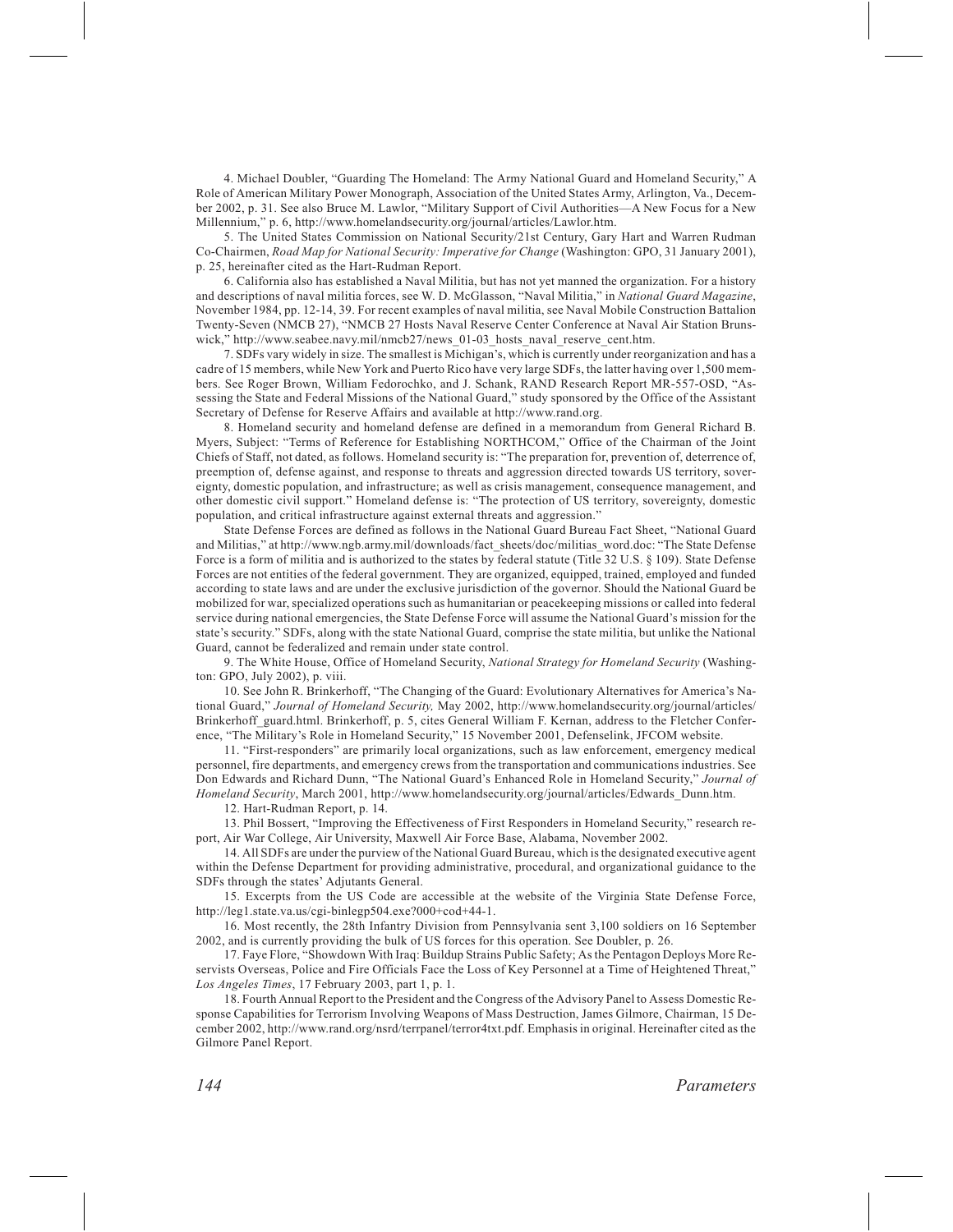19. See, e.g., Brinkerhoff, "The Changing of the Guard." See also an open letter to Governor Thomas Ridge from Brigadier General Hall Worthington, President of the State Guard Association of the United States, 14 November 2001, http://www.sgaus.org/volunteers2.htm.

20. George W. Bush, 14 February 2001, Remarks by the President to National Guard Personnel, Yeager Field, Charleston, W.Va., http://www.whitehouse.gov/news/releases/2001/02/20010214-2.html.

21. Hart-Rudman Report, p. 24; Gilmore Panel Report, p. xi.

22. Doubler, pp. 18-19, cites National Guard Bureau, *Annual Review*, 2000, p. 31; US Joint Forces Command, Joint Task Force Civil Support, "JTF-CS Fact Sheet," n.d., p. 1; and *National Guard*, February 2001, p. 10.

23. Gilmore Panel Report, p. 95.

24. For a list of courses, see the FEMA Emergency Management Institute website, http://www.fema.gov/ EMIWeb/IS/crslist.asp.

25. See the SGAUS Education Committee Military Emergency Management Specialist program at http:// www.sgaus.org/MEMSAppli.htm.

26. National Guard Regulation 10-4, p. 3.

27. Lawrence L. Randle, "Integrating Versus Merging of the Guard and Reserve: Should the United States Continue to Maintain Duplicate Federal and State Military Forces?" Strategy Research Project, US Army War College, Carlisle Barracks, Pa., June 2002, p. 14.

28. FEMA provides civilian oversight of military operations during consequence management operations. See Ted Smits, Terri Wilcox, and A. J. Heino, "Limiting the Military's Involvement in Homeland Defense," student research paper, Joint Forces Staff College, Joint and Combined Staff Officer School, 8 June 2001, p. 4.

29. Ronald R. Armstrong and Alexander Philip Gisoldi, "State Defense Forces: Past, Present, and Future," master's thesis, California State University, Sacramento, Calif., 1989, p. 21. See also Trevor N. Dupuy, et al., "U.S. Home Defense Forces Study," prepared for the Office of the Assistant Secretary of Defense, Historical Evaluation and Research Organization, Dunn Loring, Va., March 1981, p. 3.

30. Michael P. Fleming, "National Security Roles for the National Guard," *Journal of Homeland Security*, August 2001, p. 8, http://www.homelandsecurity.org/journal/articles/Fleming.htm.

31. John R. Brinkerhoff, "Restore the Militia for Homeland Security," *Journal of Homeland Security*, November 2001, p. 8, http://www.homelandsecurity.org/journal/articles/Brinkerhoff\_Nov01.htm.

32. Fleming, p. 6.

33. Jack Spencer and Larry M. Wortzel, "The Role of the National Guard in Homeland Security," Heritage Foundation *Backgrounder* No. 1532, April 2002, p. 6.

34. Stentiford, p. 56, provides examples of SDFs operating outside their state boundaries and even in Canada during World War I. Dupuy et al., p. B-2, discusses SDFs operating outside state borders either in "hot pursuit" or at the direction of the governor and at the request of the neighboring state.

35. Randall J. Larsen and Ruth A. David, "Homeland Defense: Assumptions First, Strategy Second," *Strategic Review*, 28 (Fall 2000), 4-10, http://www.homelandsecurity.org/journal/articles/article1.htm.

36. National Guard Regulation 10-4 governs all SDFs.

37. Lawlor.

38. Alan D. Preisser, "Understanding Authorities in National Special Security Events," *Joint Center for Lessons Learned Quarterly Bulletin*, 5 (September 2002), 2.

39. Ibid.

40. Charlene Eastman, "Joint Task Force – Olympics 2002," *Joint Center for Lessons Learned Quarterly Bulletin*, 5 (September 2002), 6. See also, D. Fox, R. Hodgkins, and W. Peterson, "Challenges for NORTH-COM: Will CINCNORTH Have the Tools Required?" student paper, Joint Forces Staff College, Joint and Combined Warfighting School, 31 May 2002.

41. See Stentiford. SDFs served their states during both World Wars, the Korean War, and the Cold War. During World War II, 47 states had SDFs of substantial size and capabilities, including air, naval, and land forces. Present-day missions include the following:

Augment state Emergency Operations Centers under the state Emergency Management Agency.

Assume control of National Guard facilities and state properties in the event of a mobilization of the state National Guard.

Assist in the mobilization of the National Guard for state or federal duty.

Support the National Guard in providing family assistance to military dependents in the state in the event of mobilization.

Assist local and state law enforcement agencies in preserving law and order.

Under the control of the governor, cooperate with federal military authorities and forces engaged in active military operations or charged with internal security missions within the state. This particular mission is found in National Guard Regulation 10-4, p.3.